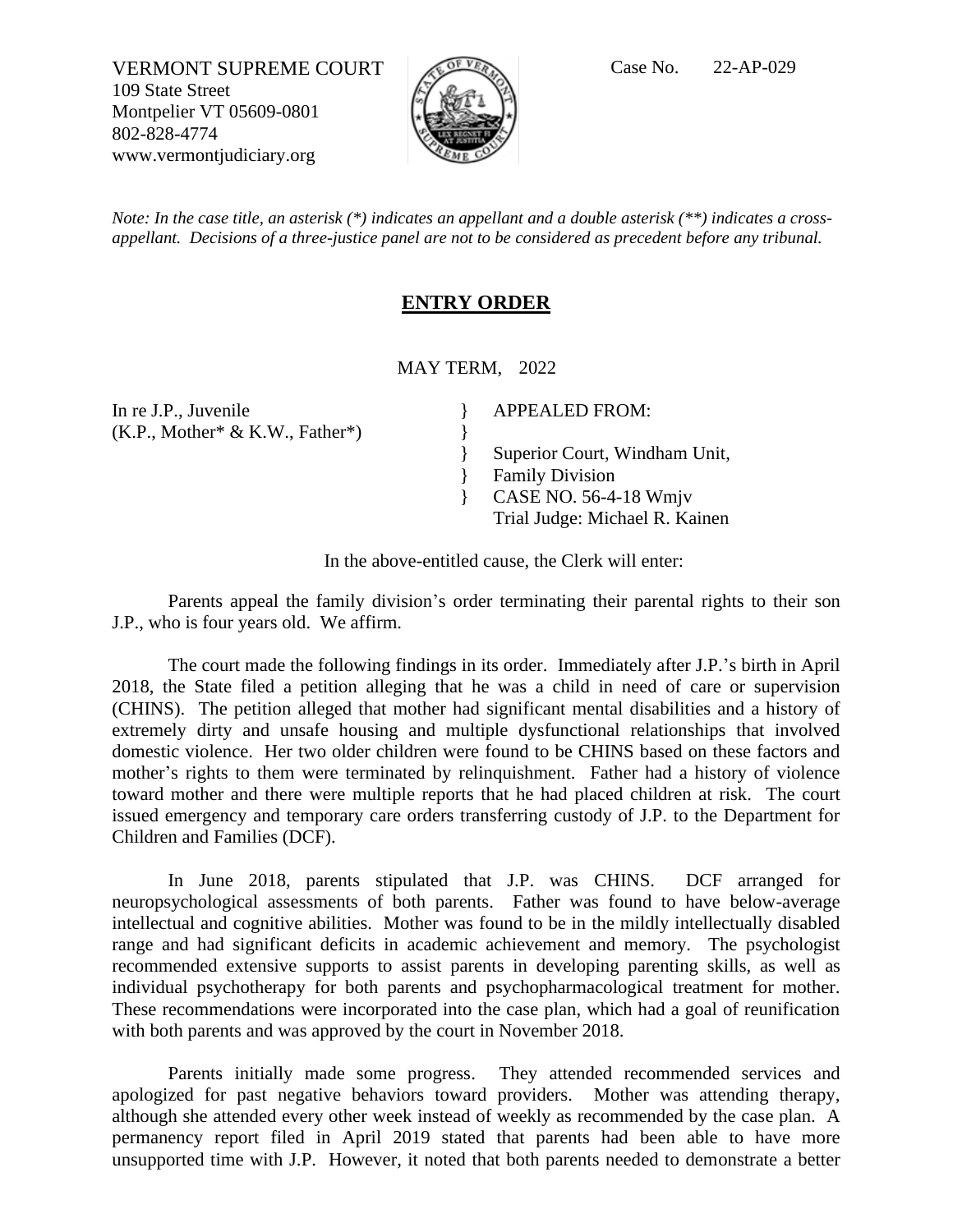understanding of child development, address their own mental-health needs, and communicate with providers in a productive manner. The report noted that mother continued to struggle with her mental health. She had difficulty staying calm with J.P. and became anxious and overly defensive when providers tried to give her guidance. Both parents became easily overwhelmed when working on more than one or two parenting strategies at a time.

In a subsequent permanency case plan, the DCF case worker noted that parents struggled to adopt new strategies for soothing J.P. when he was fussy or needed a nap. They frequently resorted to giving J.P. a bottle to calm him. Parents had been instructed to use a crib for naps, but instead held J.P. while he was sleeping. Parents did not consistently write the time that J.P. ate or napped in the journal they used to communicate with the foster family. In March 2019, mother became upset with providers and threatened the Family Time coach during a visit, resulting in visitation being moved from the home to DCF's offices. She later apologized and inhome visits resumed.

In August 2019, DCF filed a petition to terminate parental rights and changed the case plan goal to adoption. The revised case plan had not been formally approved by the court up to that point. However, the court found that the parents were aware of the change in the permanency goal and were on notice that DCF believed they were stagnating in their progress, based on the filing of the termination petition and discussions that took place at the time.

Despite the change in goal, the DCF case worker continued to plan for reunification. In March 2020, DCF arranged for a parenting evaluation with a clinical psychologist, Dr. William Halikias. Dr. Halikias found that mother's difficulties were not explained by her mild intellectual disabilities alone. He noted that many individuals with mother's disabilities can parent. Rather, moderate mental illness in the form of anxiety, depression, and avoidant personality, best explained mother's history of social, adaptive, and parenting difficulties. Dr. Halikias reported that mother was highly susceptible to episodes of dysregulation. Mother also did not trust providers and withheld information or did not report accurately. Dr. Halikias opined that there were legitimate safety concerns about mother parenting alone. He concluded that, between the two, father should be viewed as J.P.'s primary caregiver. However, he recommended father be provided therapy to address behavior that was counterproductive, defensive, or perceived by others as threatening. Dr. Halikias believed J.P.'s primary attachment was to his foster parents, but he did have an attachment to parents, particularly father. The court adopted Dr. Halikias's observations as findings.

Parents received Family Time Coaching for fourteen months, which was much longer than the typical coaching session of six months. The service was eventually discontinued because parents were no longer making progress. Father understood coaching recommendations but chose to disregard them. Mother could not maintain what she learned. After DCF changed the case plan goal to adoption in 2019, mother stopped attending therapy and father, who had not been seeing a therapist, refused to begin. There were concerns about parents' ability to respond to J.P.'s medical needs. They incorrectly believed J.P. had a milk allergy and had been diluting his formula. Father frequently became aggressive or threatening during meetings. Both refused to engage in services.

The focus of reunification services was on mother being J.P.'s primary caregiver while father continued to work outside the home. Following the resumption of in-person visits during the summer of 2020, parents had J.P. three days a week for two hours a day, which later increased to five mornings a week. However, mother was unable to respond to J.P.'s cues and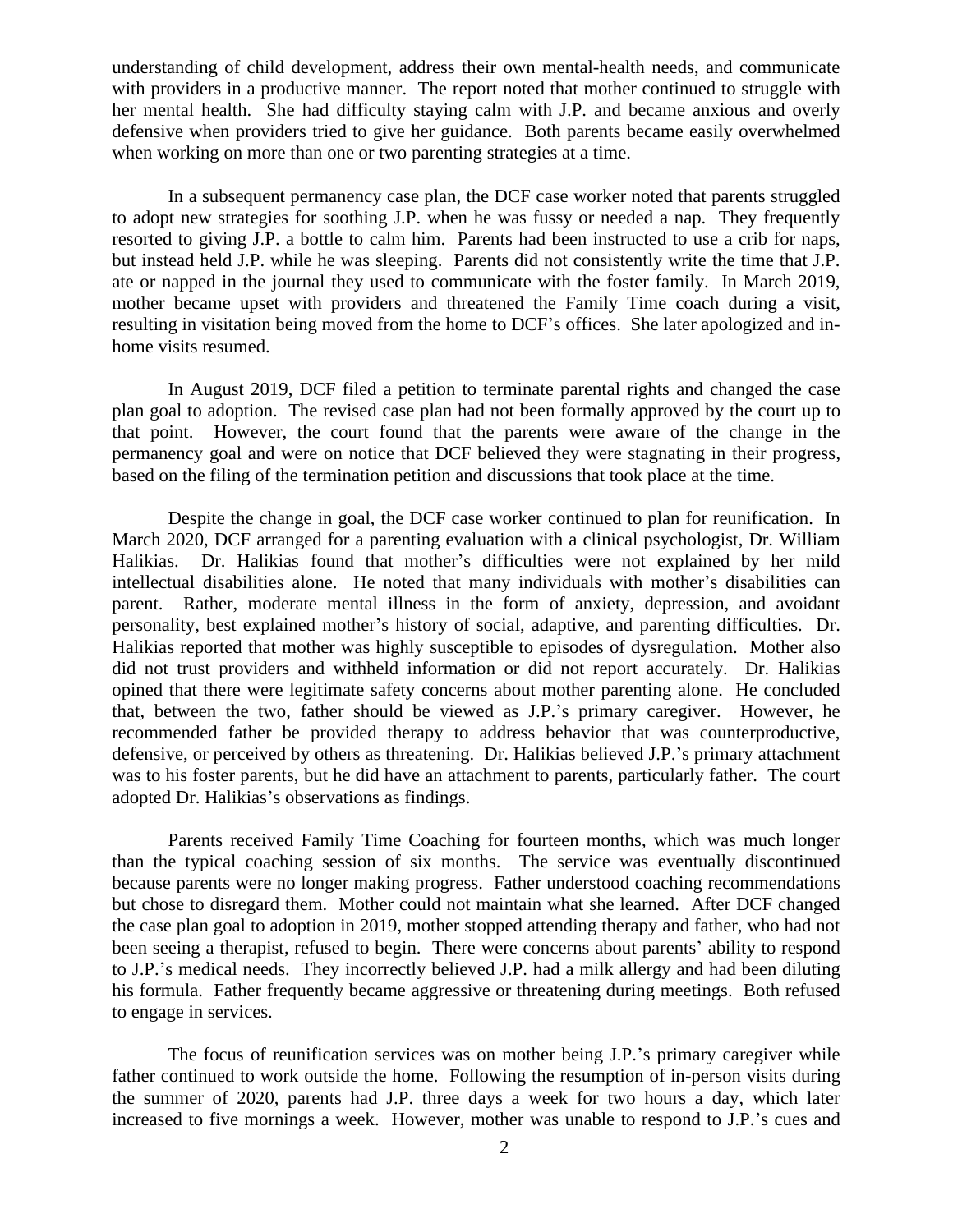was not sure what to do if he became upset. Both parents were resistant to concerns about how they would deal with J.P. when he became oppositional. Case workers observed that J.P. was upset when he left his foster parents' home to attend visits and was very happy to return.

The court noted testimony from a family support specialist, Leslie Albano, who had worked with mother for several years. Albano faulted the DCF case worker for sometimes failing to deescalate interactions with mother and for being overly insistent on structured naptimes and meal choices. Albano testified that mother had grown as a parent and that she was better able to use coping skills. The court found that mother had likely made some progress but found that Albano's rosy outlook about parents' abilities was not supported by other facts in the case.

The court also considered the testimony of Dr. Nicole Brisson, who operates a mentalhealth-counseling agency that specializes in working with individuals with intellectual and developmental disabilities. Dr. Brisson conducted a parenting assessment of mother and father. She opined at the hearing that they could parent successfully with support and could assume a parental role within six to eight months if DCF prepared a better plan. The court noted that Dr. Brisson did not speak to mother's therapist, the foster parents, or the Family Time coaches who had been working with parents, instead relying largely on parents' self-reporting. The court found that this likely skewed her conclusions, because the evidence showed that parents had worked to present a positive impression with previous evaluators. Dr. Brisson also used a variety of assessment tools that were not peer reviewed or generally accepted in the psychological community. The court rejected Dr. Brisson's opinion that parents could assume a full-time parental role within six to eight months as unrealistic and speculative.

The court found that parents had stagnated in their parenting ability because neither had been able to consistently demonstrate meaningful improvement in addressing the risk factors that led to J.P. entering custody. The court found that DCF had provided an individualized plan and services that accounted for mother's disabilities, but she and father were defensive and resistant to the plan, which hampered their improvement. Parents were unwilling to engage with providers or address their own mental health. Mother did not seek recommended developmental services. Most importantly, parents were unwilling or unable to follow recommendations for safely parenting J.P.

The court then assessed the best-interests factors set forth in 33 V.S.A. § 5114(a). It found that J.P. had a strong bond with his foster family, with whom he had lived since birth and who were willing to adopt him. He was well adjusted to his foster home and community. J.P. had some attachment to his biological parents, but his primary relationship was with his foster parents. The court found that mother and father were unlikely to be able to assume parental responsibilities within a reasonable time given their lack of progress with the case plan and failure to engage in services, and J.P.'s need for permanency. The court found that J.P.'s bond with parents was outweighed by the other factors. It therefore concluded that termination was in J.P.'s best interests.

On appeal, parents argue that the family division abused its discretion by overlooking testimony regarding their demonstrated parenting abilities and focusing on their compliance with the case plan. They point to testimony from witnesses who opined that with ongoing support, parents could meet J.P.'s basic needs and that father could be the primary caretaker if he did not have to be the sole breadwinner.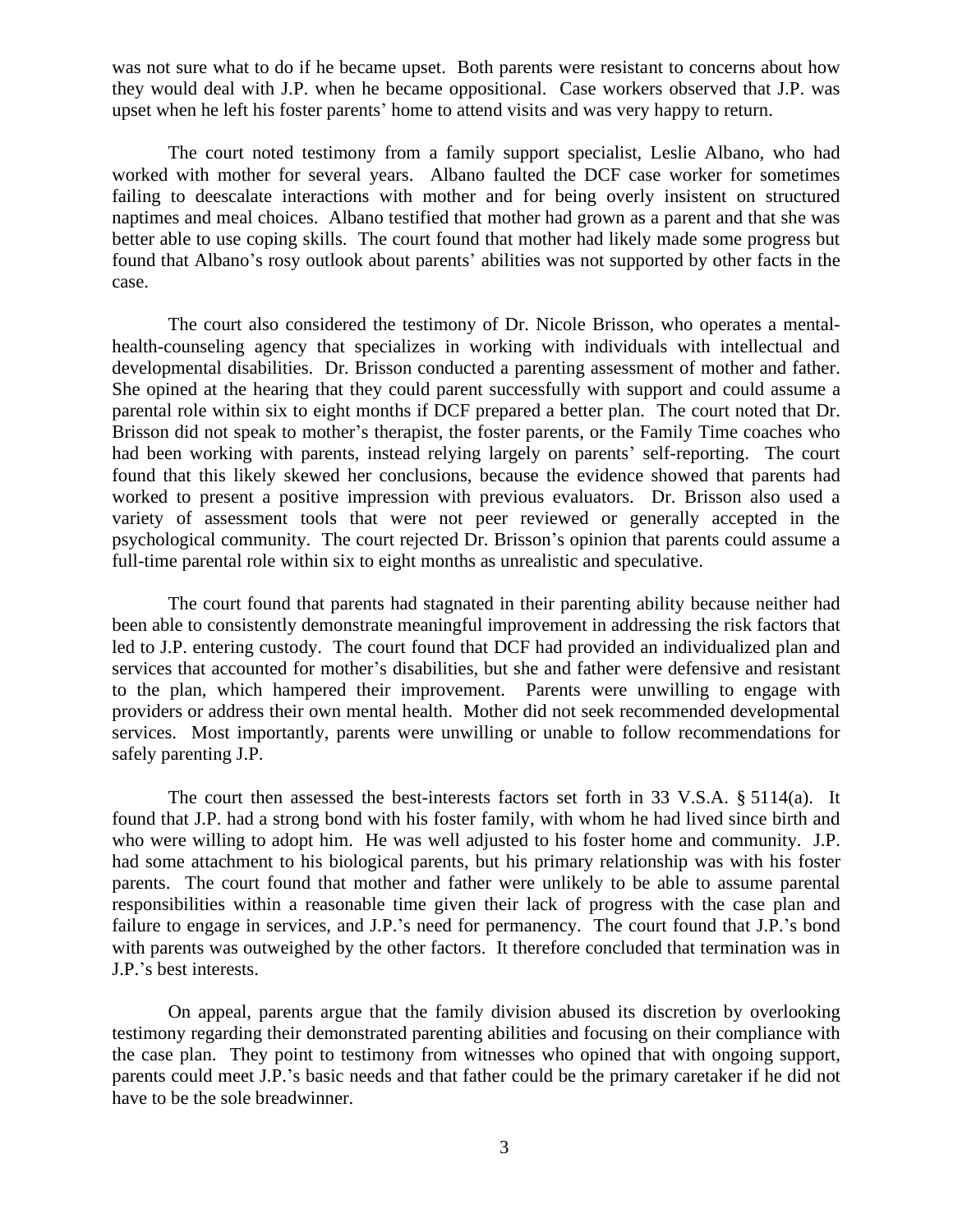Our review of the court's termination decision is limited. In re J.M., 2015 VT 94, ¶ 8, 199 Vt. 627. "As long as the court applied the proper standard, we will not disturb its findings unless they are clearly erroneous, and we will affirm its conclusions if they are supported by the findings." In re G.S., 153 Vt. 651, 652 (1990) (mem.). "Our role is not to second-guess the family court or to reweigh the evidence, but rather to determine whether the court abused its discretion in terminating . . . parental rights." In re S.B., 174 Vt. 427, 429 (2002) (mem.).

The family division in this case applied the correct standard and its decision is supported by its findings and the record. The court first assessed whether there had been a change in circumstances sufficient to justify modifying the existing disposition order. See In re D.S., 2016 VT 130, ¶ 6, 204 Vt. 44 (explaining two-step analysis that family court must conduct in assessing petition to terminate parental rights after initial disposition). "A substantial change of circumstances is most often found when a parent's ability to care for a child has either stagnated or deteriorated over the passage of time." Id. (quotation omitted). We have expressly held that "[s]tagnation may be found if the parent has not made the progress expected in the plan of services for the family despite the passage of time." In re D.M., 2004 VT 41, 1 5, 176 Vt. 639 (mem.). While the "case plan is not intended to be a mere checklist the parent must satisfy to ensure the automatic return of the children to the parent's care," it does provide objective benchmarks against which the court can measure a parent's improvement. Id. ¶ 7.

The family division appropriately considered parents' compliance with the case plan, which recommended services and action steps for parents that were designed to address the issues that led J.P. to entering DCF custody. It found, and the record shows, that after a few months parents' progress plateaued. Mother stopped attending therapy in October 2019 and father never attended therapy. Parents had difficulty effectively communicating with providers and team meetings often became escalated. Parents withheld information, making it difficult to gauge their progress. Despite receiving fourteen months of Family Time Coaching, mother continued to be unable to read J.P.'s cues and was not sure what to do when he became upset. Multiple providers expressed concern about mother's ability to safely parent J.P. without father present, which he would be during the week while father worked. Father understood the advice given by providers but chose to disregard it. These findings support the court's conclusion that parents had stagnated.

The family division then considered the statutory best-interests factors, the "most important" of which is "whether the parent will be able to resume [or assume] parenting duties within a reasonable period of time," and concluded that they weighed in favor of termination. In re C.P., 2012 VT 100, ¶ 30, 193 Vt. 29; see also 33 V.S.A. § 5114(a) (listing factors). The court found that parents had never cared for J.P. on a full-time basis. They failed to access the services offered to them and had made no progress in the case plan since the early months of the case. The court found Dr. Brisson's opinion that parents could begin parenting J.P. within six to eight months to be unrealistic and speculative, noting that her assessment was based largely on parents' self-reporting and on assessment tools that were not widely accepted in the field. Meanwhile, J.P. was attached to his foster family, which he considered to be his home, and needed permanency now. These findings are supported by the record and in turn support the court's decision.

Parents argue that the court overlooked testimony indicating that, even if they did not comply with the case plan, they had the ability to parent J.P. However, most of the positive statements cited by parents regarding their parenting abilities came with significant qualifications. For example, when asked if parents were able to meet J.P.'s developmental